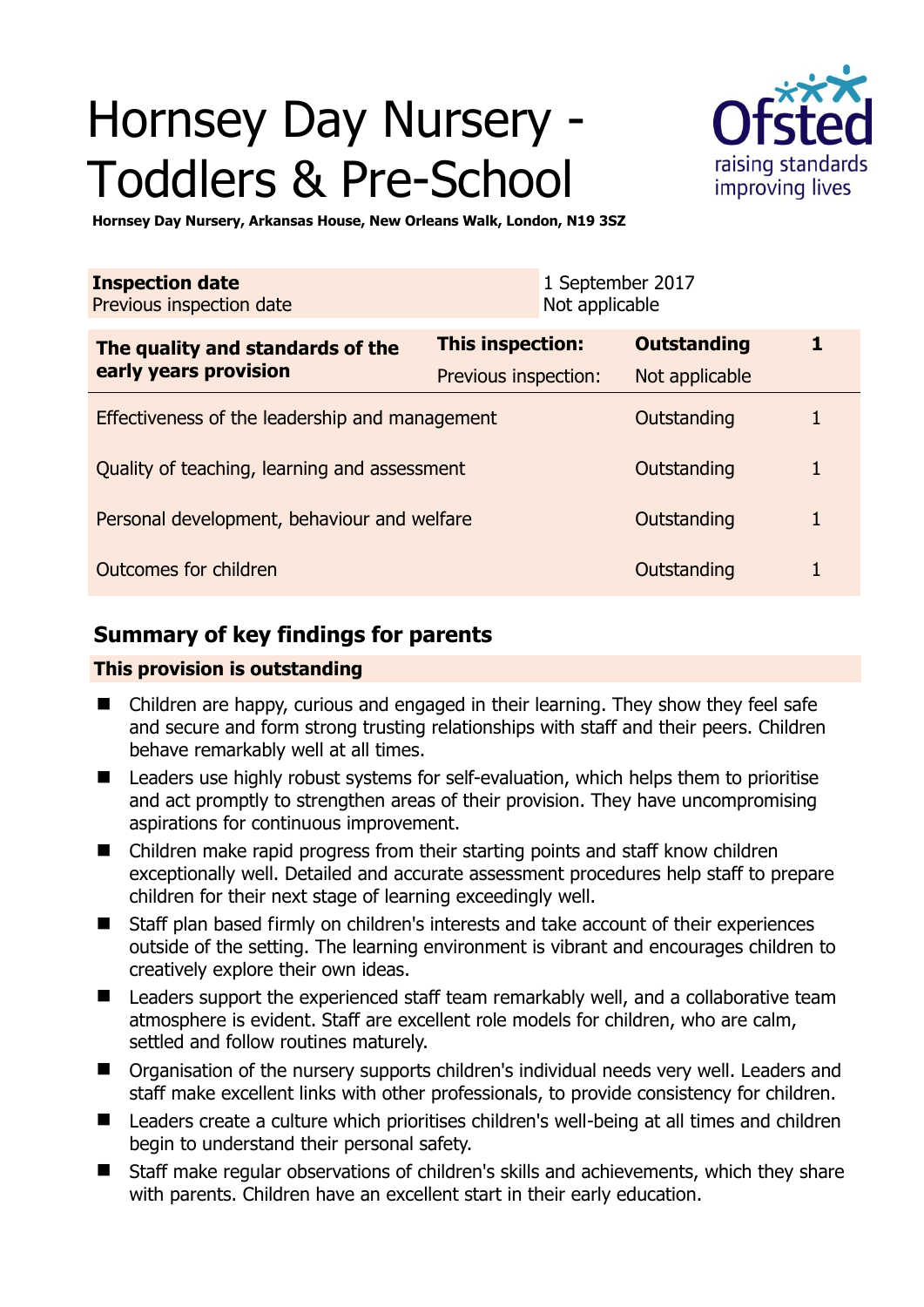## **What the setting needs to do to improve further**

## **To further improve the quality of the early years provision the provider should:**

■ enhance opportunities for older children to describe what they can see and feel, so they continue to make excellent progress in their understanding of the wider world.

### **Inspection activities**

- The inspector observed staff's teaching practice and children's learning experiences, indoors and outdoors.
- The inspector spoke to parents to gain their views and experiences of the setting.
- The inspector spoke with children and staff at appropriate times during the inspection and held a meeting with the manager.
- The inspector carried out a joint observation with the manager.
- The inspector looked at a sample of children's learning records, staff observations and planning, and a range of policies and documentation, such as the suitability of staff and the setting's safeguarding procedures.

#### **Inspector**

Shana Laffy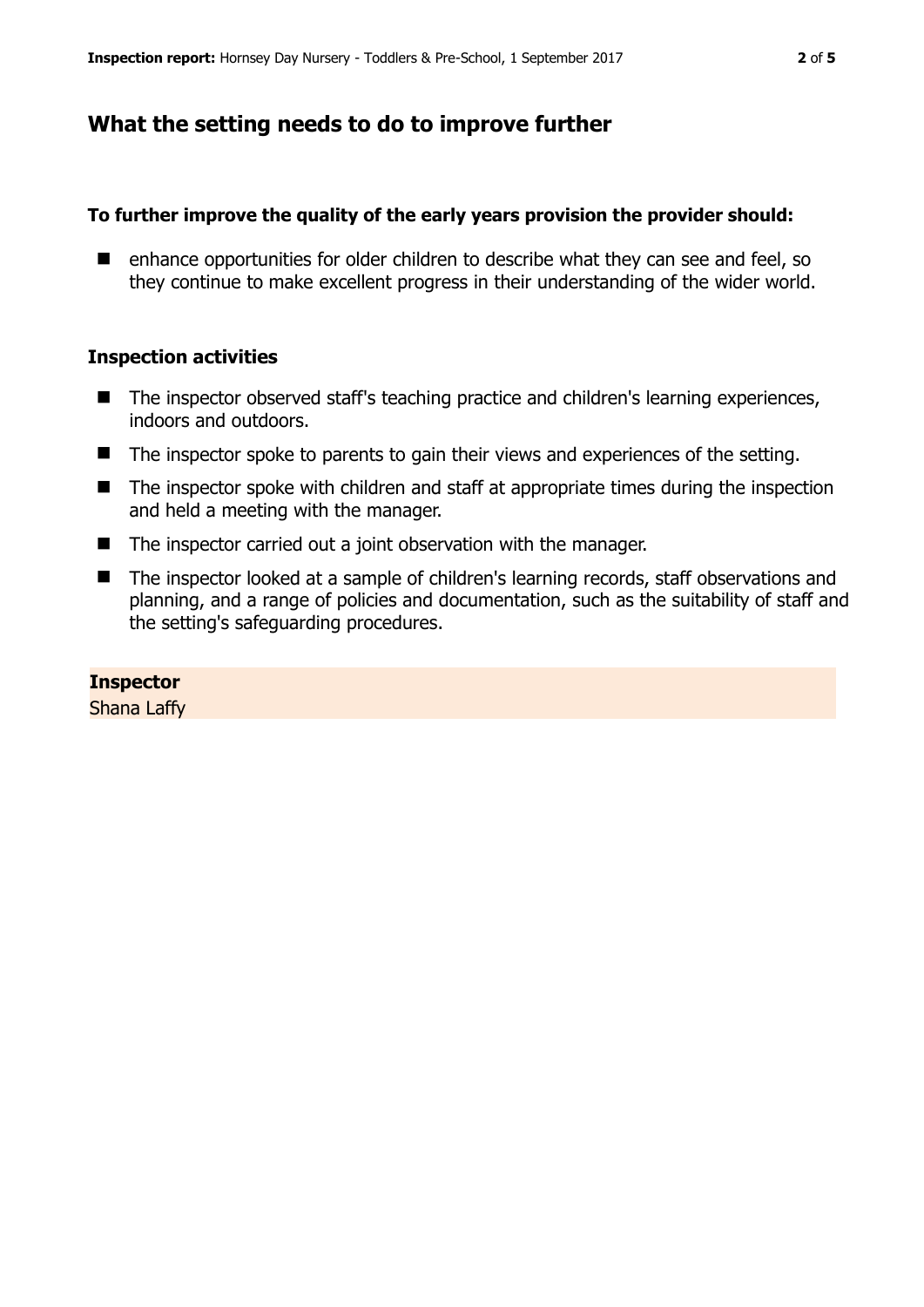## **Inspection findings**

## **Effectiveness of the leadership and management is outstanding**

Leaders are passionate about providing exceptionally high quality learning and care for children. Leaders inspire their enthusiastic staff team to continually reflect on their practice, skills and children's daily experiences. Staff have access to regular supervision and continued professional development opportunities. For example, they took part in a project to enhance their understanding of supporting disadvantaged two-year-old children, which has had a positive impact on outcomes for this group of children. Partnerships with parents are excellent. Parents speak incredibly favourably about the staff and their children's experiences at the setting. Leaders have thorough systems in place to monitor the progress of groups of children and use this to target staff training. Safeguarding is effective. Leaders ensure all staff securely understand their role in child protection and implement a range of procedures to ensure children are kept safe.

### **Quality of teaching, learning and assessment is outstanding**

Staff have a superb knowledge of how children of different ages learn best. They plan a variety of interesting and engaging experiences, which keep children excited. For example, children use their imaginary skills to care for 'sick babies' in their pretend hospital. Staff take opportunities to extend children's awareness of mathematics, such as supporting children to measure their dolls and talk about numerals. Staff encourage children to try things for themselves and use materials safely. For example, children enjoy making their own modelling dough choosing their favourite colours and ingredients. On occasion, staff miss some opportunities to further extend older children's skills, such as to explore via their senses and talk about what they can see. Staff use their indoor and outdoor space exceptionally well. For example, children curiously explore the well-resourced garden and staff skilfully support their speech and communication during play.

#### **Personal development, behaviour and welfare are outstanding**

Children gain confidence and thrive in this welcoming and child-centred setting. Staff are warm and nurturing, which helps children settle quickly and develop strong attachments. The key-person system is well organised to meet the needs of each child. Reliable and friendly staff work closely with families to provide consistency in children's care. Staff have effective hygiene routines in place and help children to learn the importance of living a healthy lifestyle. Children have opportunities to develop their independence, eat healthily and be active. The environment is safe and staff teach children how to respond appropriately to dangers. For example, children learn about road safely while out on walks, as they join in with an exciting traffic light game, learning when to stop and go.

#### **Outcomes for children are outstanding**

Children are motivated to learn and develop excellent skills in each area of learning. Older children gain early writing skills and enjoy games that involve exploring sounds. Younger children show increasing physical skills, for example, pedalling bicycles and taking on climbing tasks. Children develop a strong start in their mathematical understanding. They are exceptionally well prepared for school or future learning.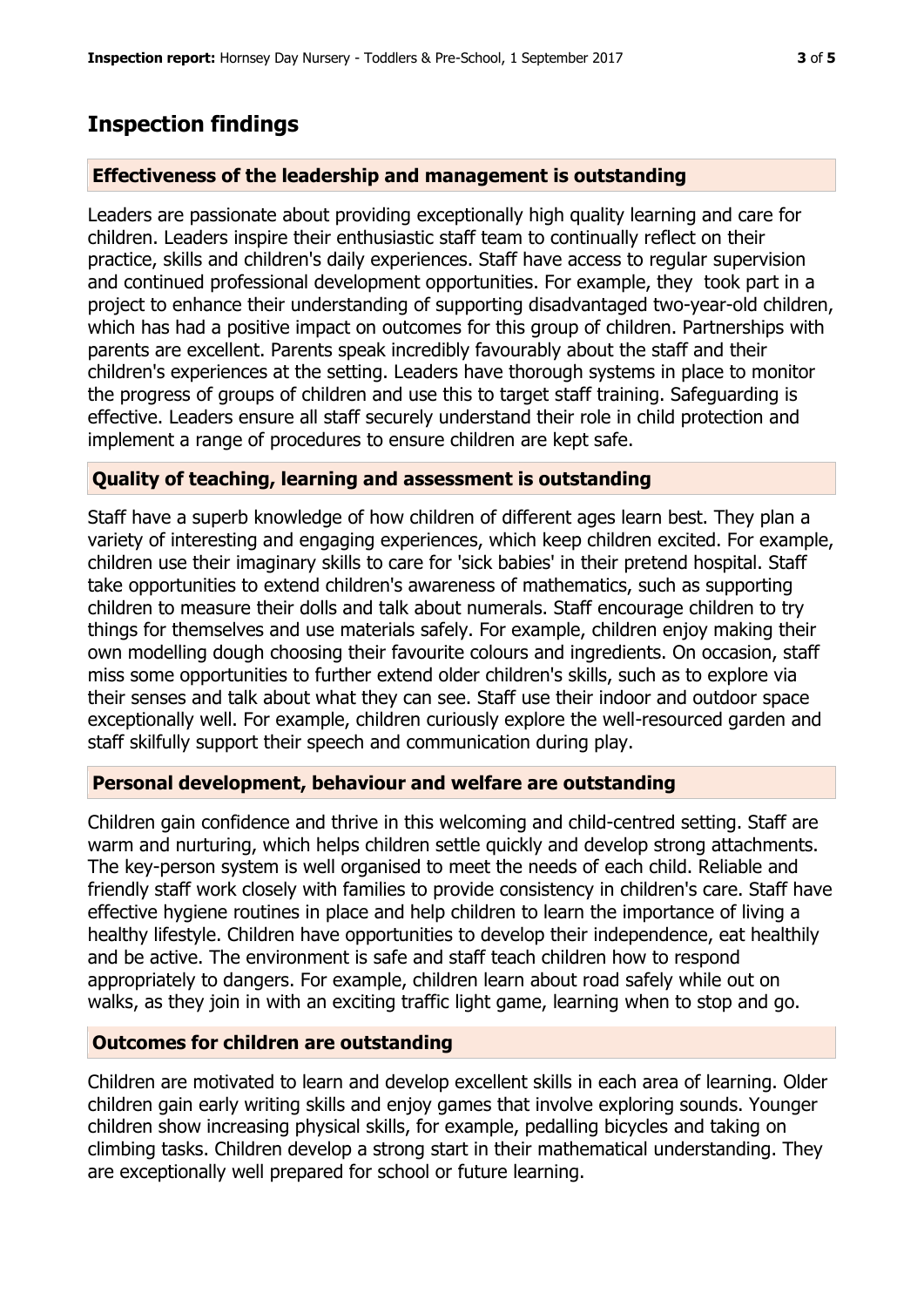## **Setting details**

| Unique reference number                             | EY484297                                               |  |
|-----------------------------------------------------|--------------------------------------------------------|--|
| <b>Local authority</b>                              | Islington                                              |  |
| <b>Inspection number</b>                            | 1010645                                                |  |
| <b>Type of provision</b>                            | Full-time provision                                    |  |
| Day care type                                       | Childcare - Non-Domestic                               |  |
| <b>Registers</b>                                    | Early Years Register, Compulsory Childcare<br>Register |  |
| Age range of children                               | $0 - 4$                                                |  |
| <b>Total number of places</b>                       | 49                                                     |  |
| Number of children on roll                          | 39                                                     |  |
| Name of registered person                           | Bright Child (Hornsey) Ltd                             |  |
| <b>Registered person unique</b><br>reference number | RP533033                                               |  |
| Date of previous inspection                         | Not applicable                                         |  |
| <b>Telephone number</b>                             | 020 7305 5744                                          |  |

Hornsey Day Nursery - Toddlers & Pre-School registered in 2015. It operates in the London Borough of Islington. The nursery is open each weekday from 7.30am until 6.30pm all year round, excluding two weeks at Christmas and public holidays. The nursery receives funding for free early education for children aged two, three and four years. The nursery employs eight members of staff, all of whom hold relevant qualifications at level 3 and above. This includes two members of staff who hold qualified teacher status.

This inspection was carried out by Ofsted under sections 49 and 50 of the Childcare Act 2006 on the quality and standards of provision that is registered on the Early Years Register. The registered person must ensure that this provision complies with the statutory framework for children's learning, development and care, known as the early years foundation stage.

Any complaints about the inspection or the report should be made following the procedures set out in the guidance 'Complaints procedure: raising concerns and making complaints about Ofsted', which is available from Ofsted's website: www.gov.uk/government/organisations/ofsted. If you would like Ofsted to send you a copy of the guidance, please telephone 0300 123 4234, or email enquiries@ofsted.gov.uk.